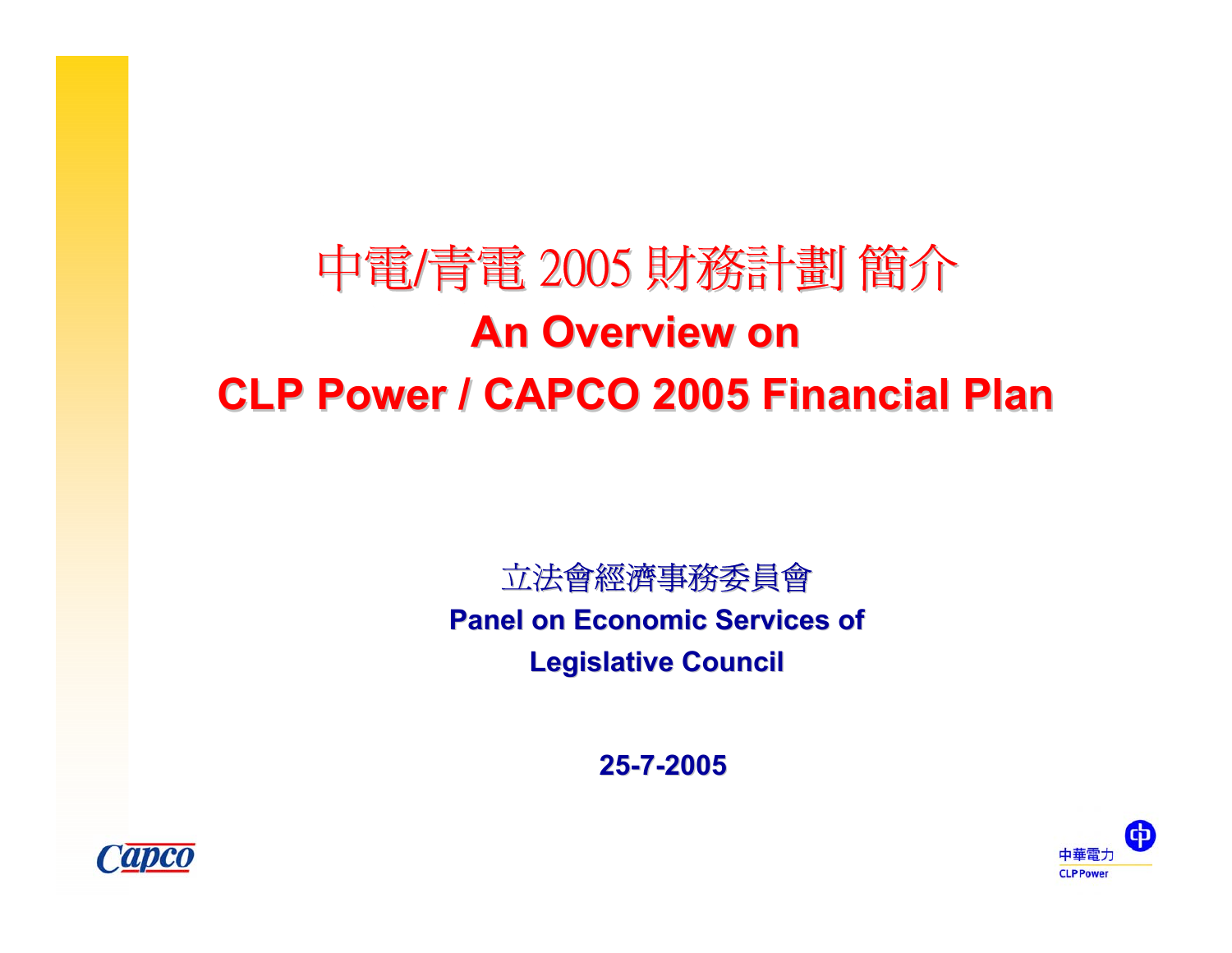## 2005 財務計劃 **2005 Financial Plan**

- $\blacktriangleright$  資本性開支預算238億港元 (2005年1月 - 2008年9月) Project a capital expenditure of HK\$ 23.8 billion (January 2005 - September 2008)
- ¾提供世界級的供電服務,以配合香港的發展 Support Hong Kong's growth by providing world class power supply service
	- 提升供電質素及可靠性 Enhance supply quality and reliability
	- 進一步減低氣體排放 Further reduce emissions



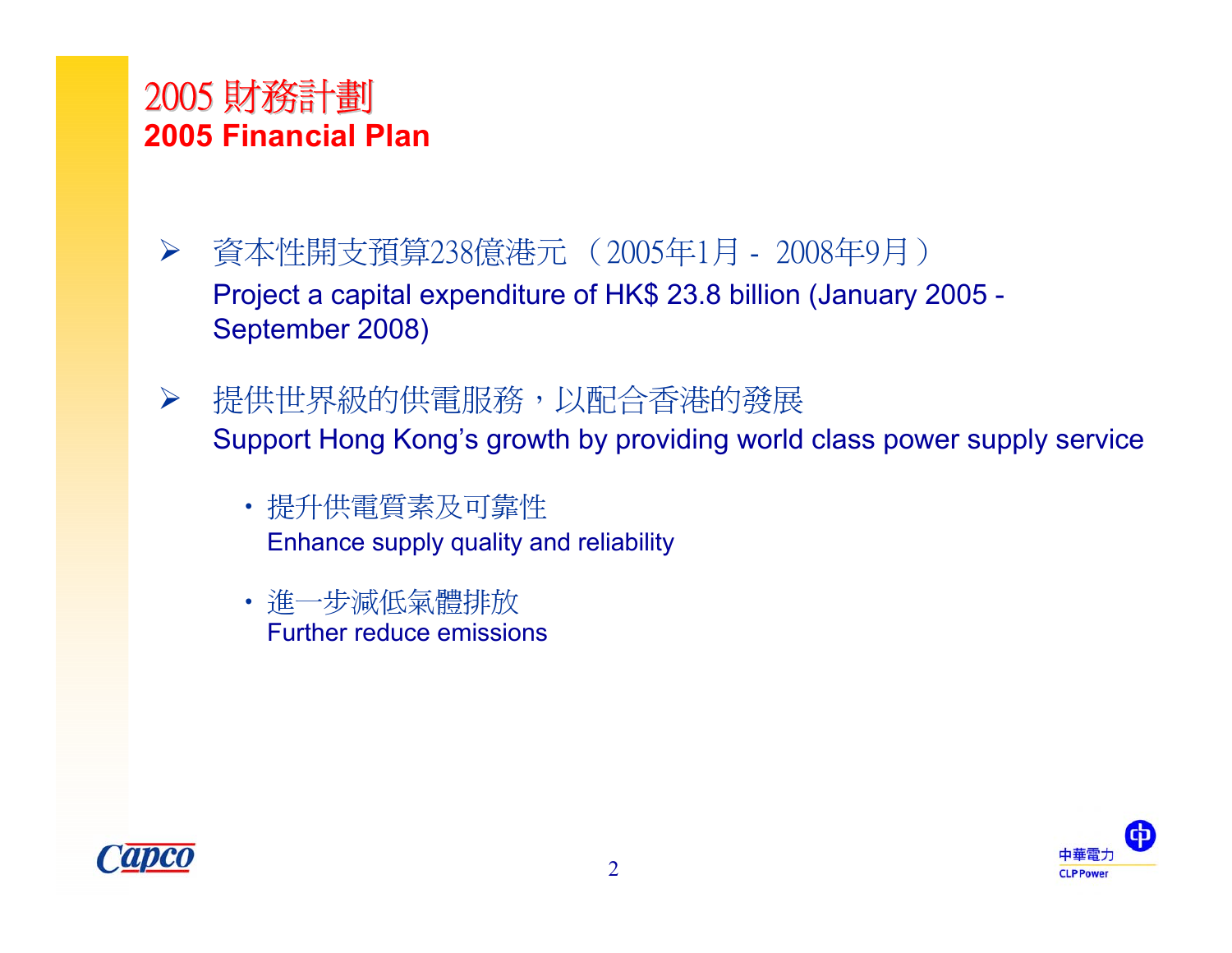## 基建發展及人口增長 **Infrastructure Development & Population Growth**

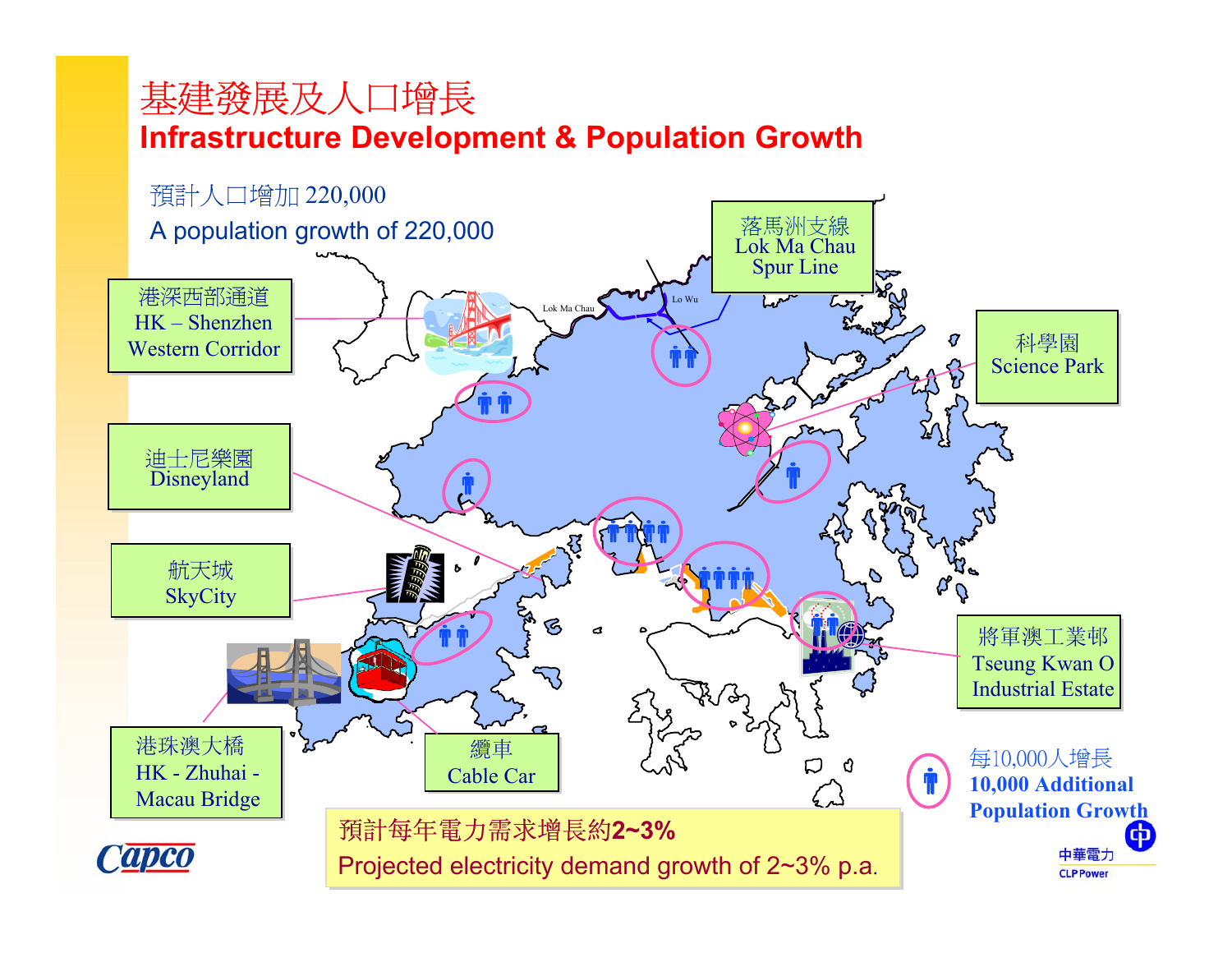

# 預算資本性開支: 238億港元

Total budget capital expenditure: HK\$ 23.8 billion

#### 供電系統 **Supply System**

- • 滿足負荷增長 Meet load growth
- 提升供電質素及可靠性 Enhance supply quality and reliability



#### 客户服務 **Customer Services**

• 增強客户服務 Enhance customer services

#### 發電設施 **Generation**

- •滿足負荷需求 Meet load requirement
- •翻新及維修發電設施 Refurbish and maintain generating facilities
- •提高環保表現 Improve environmental performance



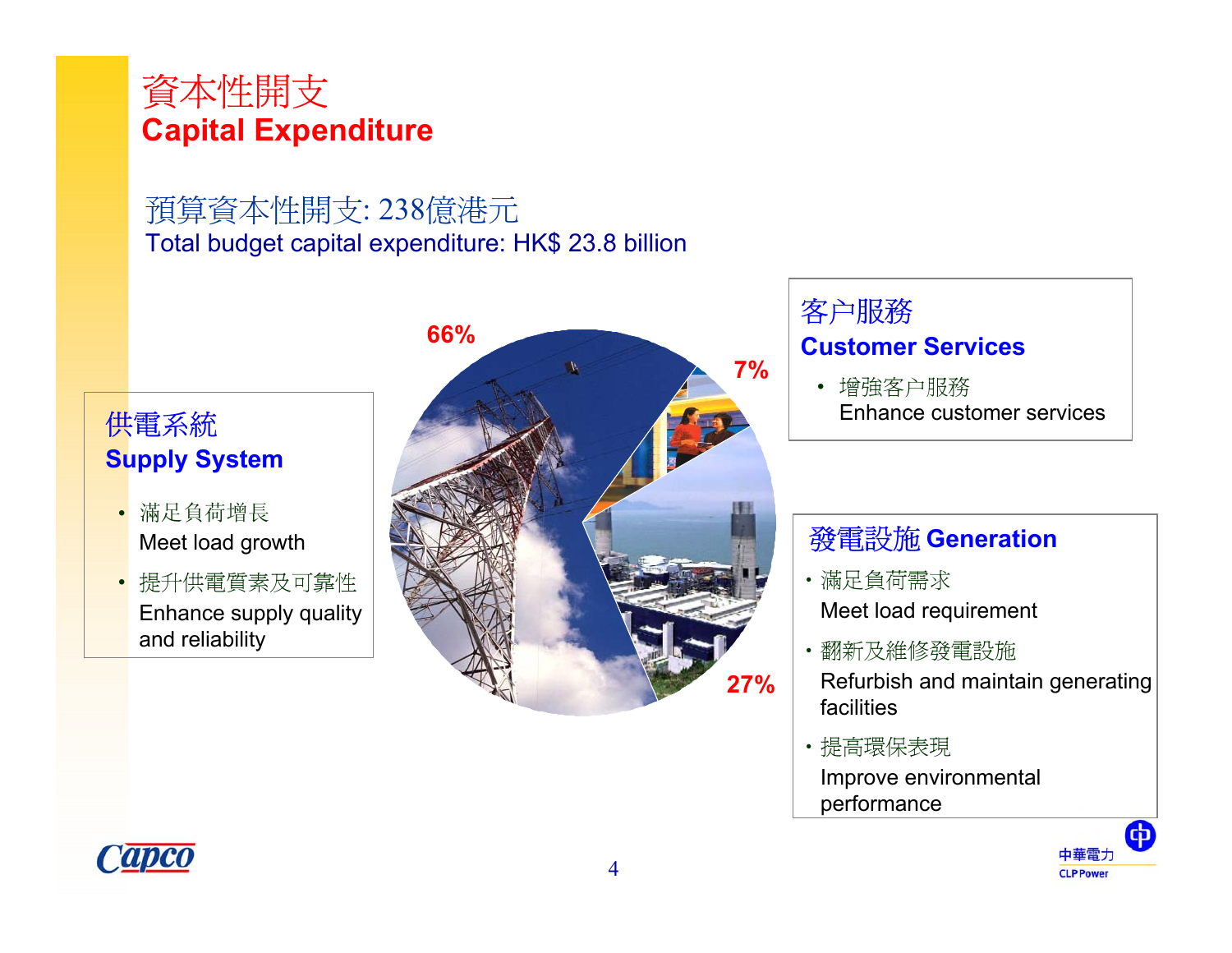### 供電網絡發展 **Supply Network Development**

- $\bullet$  擴展供電網絡以滿足系統和基建之發展 Extend the network to meet system and infrastructure development
- •翻新、 更換及改進老化的電網系統設備

Refurbish, replace and upgrade aged power system equipment

| 電網設施         | 新增/Increase | <b>Supply Network Facilities</b>         |
|--------------|-------------|------------------------------------------|
| 主/總/副變電站 (個) | 1.250       | Bulk/Primary/Secondary Substations (no.) |
| 高低壓變壓器(個)    | 2,400       | High/Low Voltage Transformers (no.)      |
| 高低壓電纜(公里)    | 3,700       | High/Low Voltage Circuits (km)           |









中華雷ナ **CLPPower** 

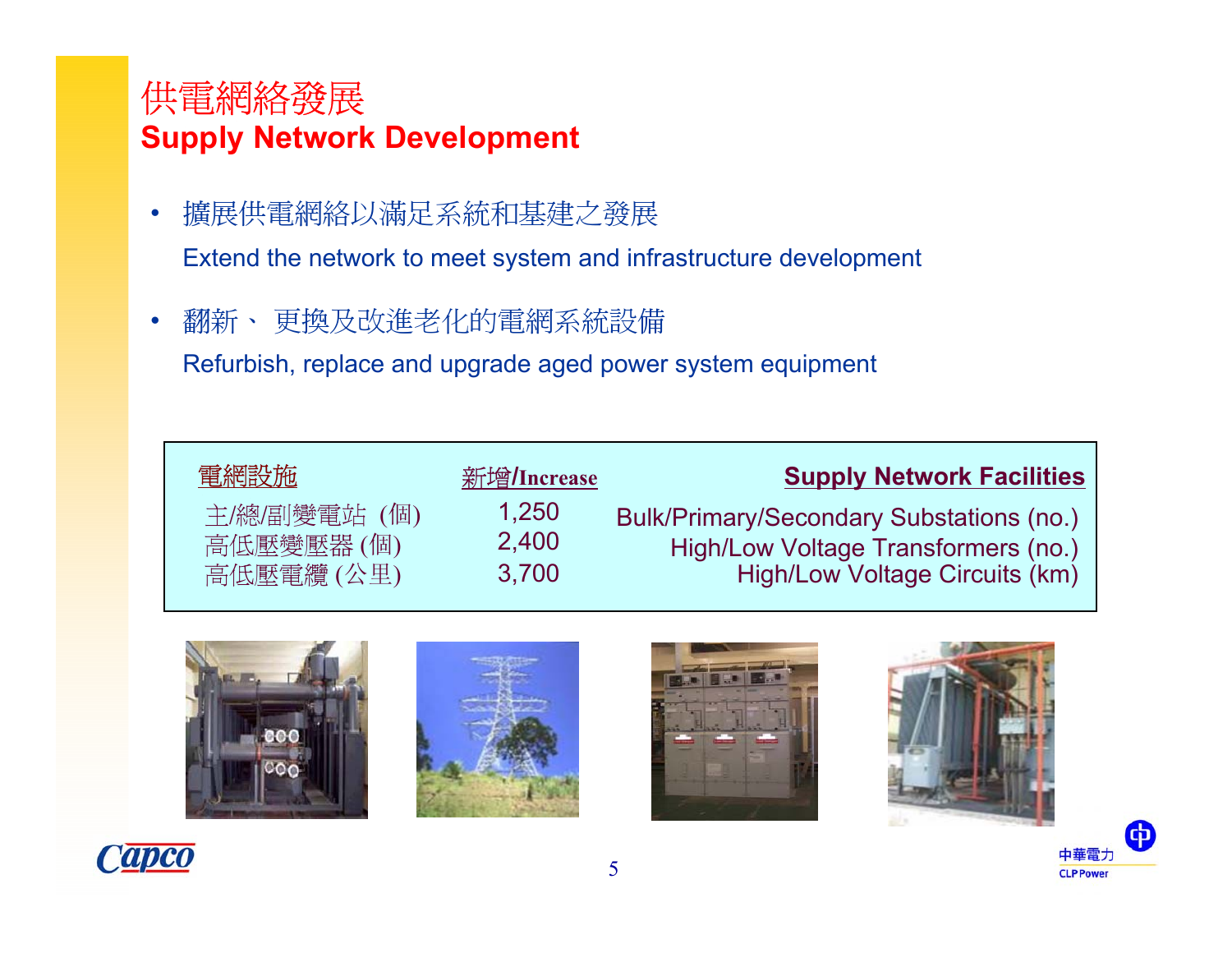#### 發電設施發展計劃 **Generation Development Plan**

#### ¾ 發電設施翻新及維修

Refurbishment and maintenance of generation facilities

#### ¾ 提高環保表現的項目 Environmental improvement projects

- 在青山燃煤發電廠 "B" 廠安裝脱硫除氮裝置 Emissions reduction retrofits at Castle Peak "B" coal-fired Power Station
- 一個具商業規模的風力發電試驗計劃

A commercial-scale wind turbine demonstration pilot

¾ 完成龍鼓灘電廠第7、8台機組工程 Complete Black Point units 7 & 8



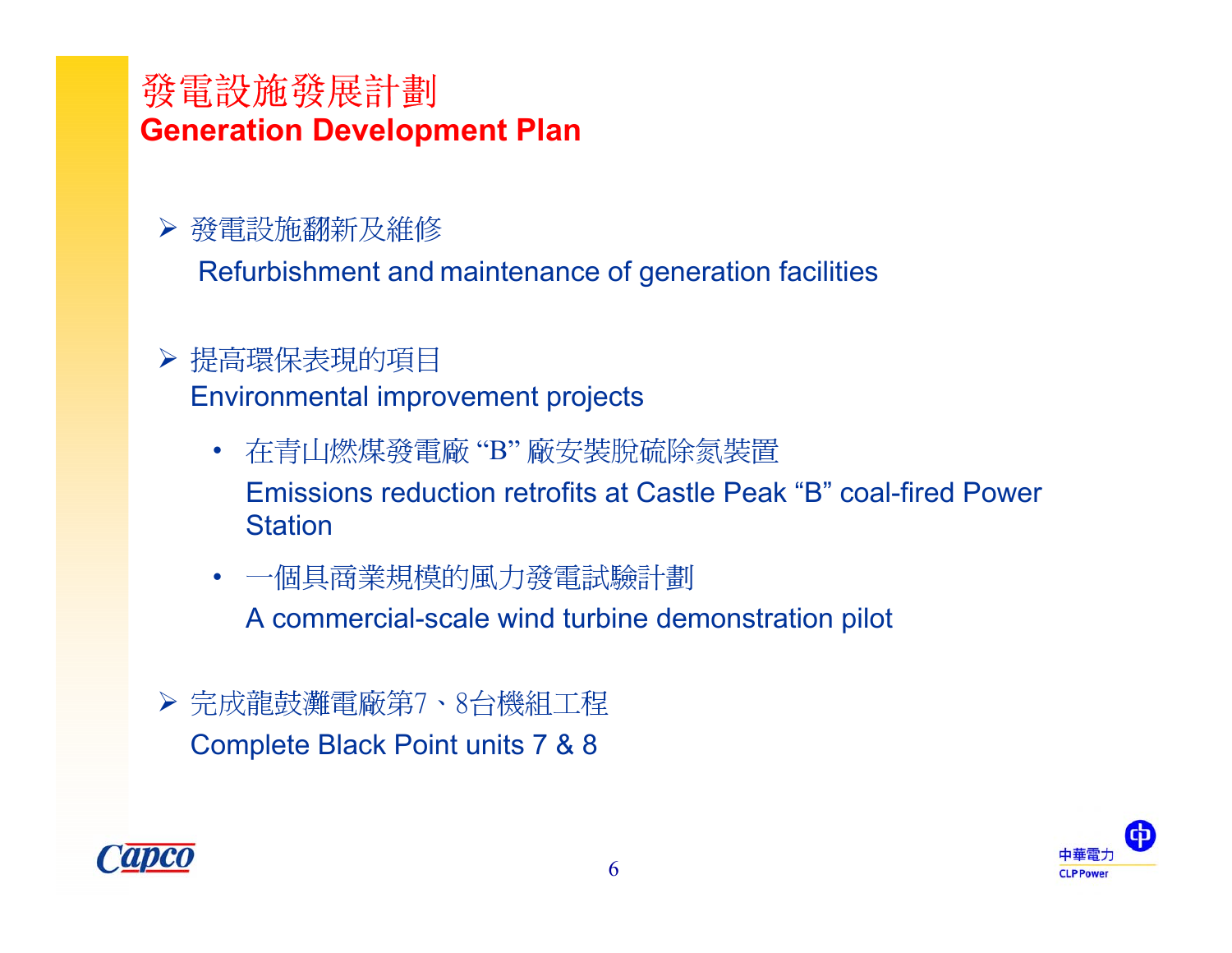# 致力提升環保表現 **Responsible Environmental Management**

¾中電向來着重環保,且成效顯注

CLP maintains high standards of environmental performance

• 區域內首家電力公司在1996年使用天然氣發電

The first company in the region to introduce natural gas in power generation in 1996

- 透過平衡燃料組合確保可靠供電 Balanced fuel mix to ensure reliable supply
- 提高靜電除塵器的功能及加裝低氧化氮燃燒器 Enhancement of electrostatic precipitators and addition of Low NOx burners
- ▶ 自1990年以來,二氧化硫,氧化氮和粒狀物排放量大幅減少,減幅達40%至 80%

Emissions have been significantly reduced by 40% to 80% since 1990.

中電環保表現出色,力求臻善 中電環保表現出色,力求臻善

**We have a track record, and plans to do even better. We have a track record, and plans to do even better.**

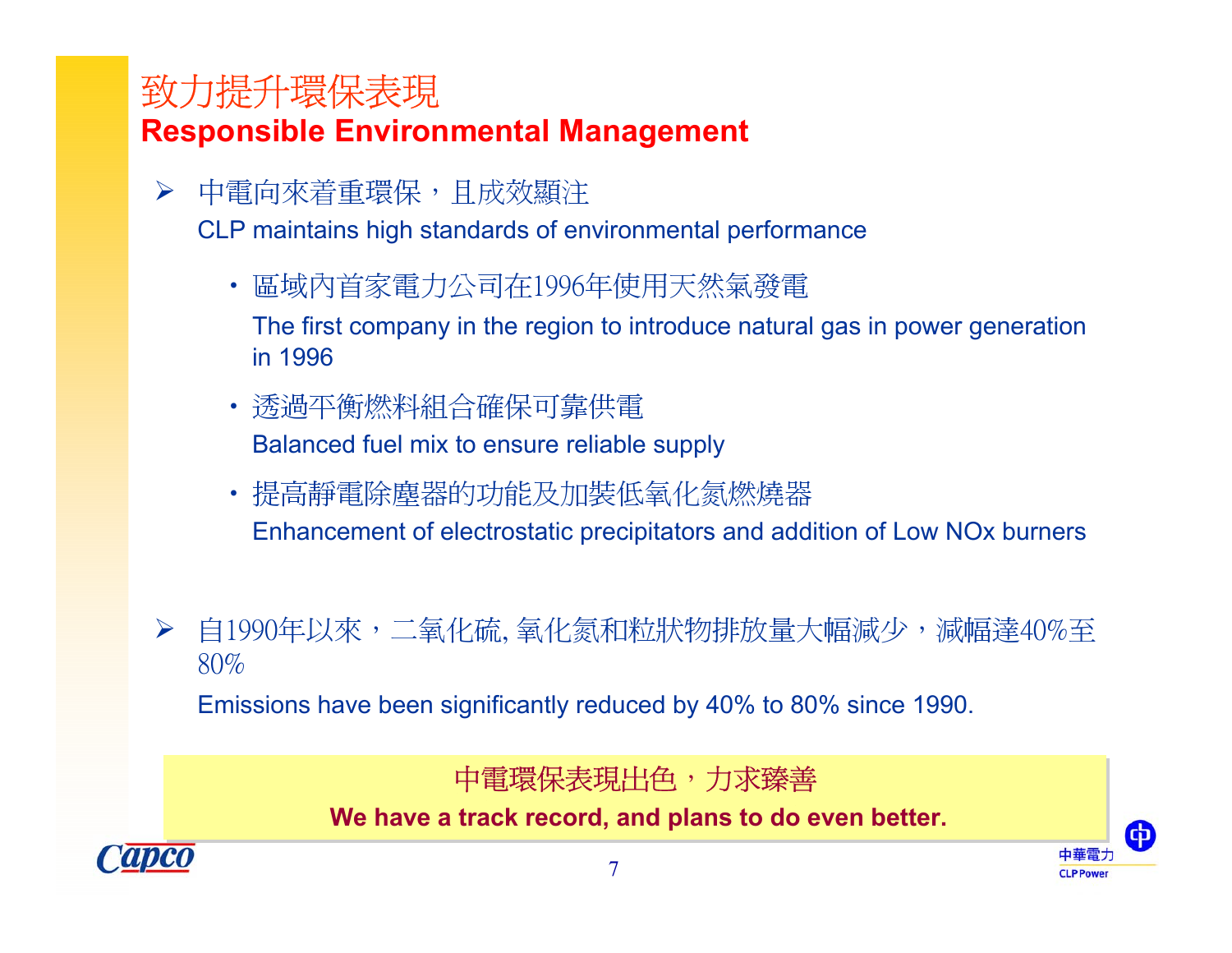## 提高環保表現 **Enhance Environmental Performance**

¾ 在青山 "B" 發電廠加裝脱硫及除氮 設施

Retrofit Castle Peak "B" with Flue Gas Desulphurization (FGD) & Selective Catalytic Reduction (SCR) facilities

#### 脫硫裝置/FGD 除氯設施/SCR



- 該技術可將加裝後機組的二氧化硫排放降低90%、氧化氮排放降低80% 該技術可將加裝後機組的二氧化硫排放降低90%、氧化氮排放降低80% Such technologies can achieve emission reductions in SO<sub>2</sub> (↓90%), NOx(↓80%) on retrofitted unit
- 現有的靜電除塵器已可有效地 (>99%) 減低粒狀物排放 現有的靜電除塵器已可有效地 (>99%) 減低粒狀物排放 Particulate emissions have been effectively managed with >99% removal by the existing Particulate emissions have been effectively managed with >99% removal by the existing electrostatic precipitators electrostatic precipitators
- • 政府顧問 Nexant 認為我們的減排建議是最切實可行及最具成本效益 政府顧問 Nexant 認為我們的減排建議是最切實可行及最具成本效益 The Government consultant Nexant considers the retrofit proposal most technically The Government consultant Nexant considers the retrofit proposal most technically viable and cost effective •

燃煤機組在加裝減排裝置後,氣體排放將優於歐盟所訂的水平 燃煤機組在加裝減排裝置後,氣體排放將優於歐盟所訂的水平

Retrofitted units can achieve emission performance better than the EU standards Retrofitted units can achieve emission performance better than the EU standards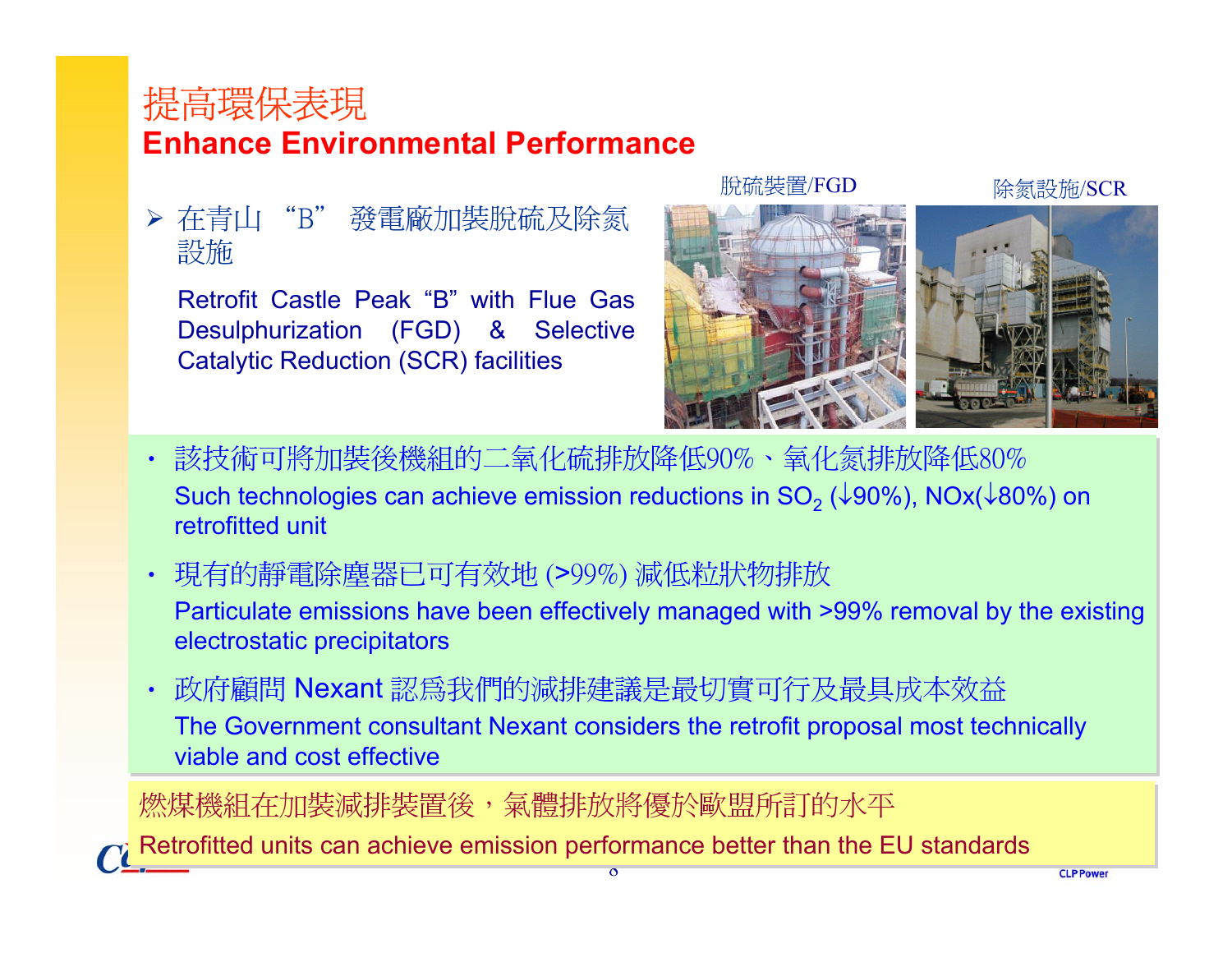# 卓越供電 創建香港繁榮 **Powering Hong Kong's Future**

¾新財務計劃讓我們繼續提供可靠、高效益及環保的電力服務,以配合香港發 展

The Financial Plan enables CLP's continued ability to support Hong Kong's development by providing reliable, efficient and environmentally friendly electricity supply

- $\blacktriangleright$  中電將繼續以審慎和負責任的態度管理業務,努力控制成本 CLP will continue our effort of cost control and managing the business in a prudent and responsible manner
- $\blacktriangleright$  對於2008年後的電力市場發展,我們繼續與政府及社會大衆討論 We will continue to engage the Government and all stakeholders in post-2008 discussions
- $\blacktriangleright$ 穩定可靠的電力供應和卓越的環保表現,是維持香港作爲亞洲國際都會的成 功要素

Reliable electricity supply and high environmental performance would be essential for Hong Kong to thrive as Asia's World City.